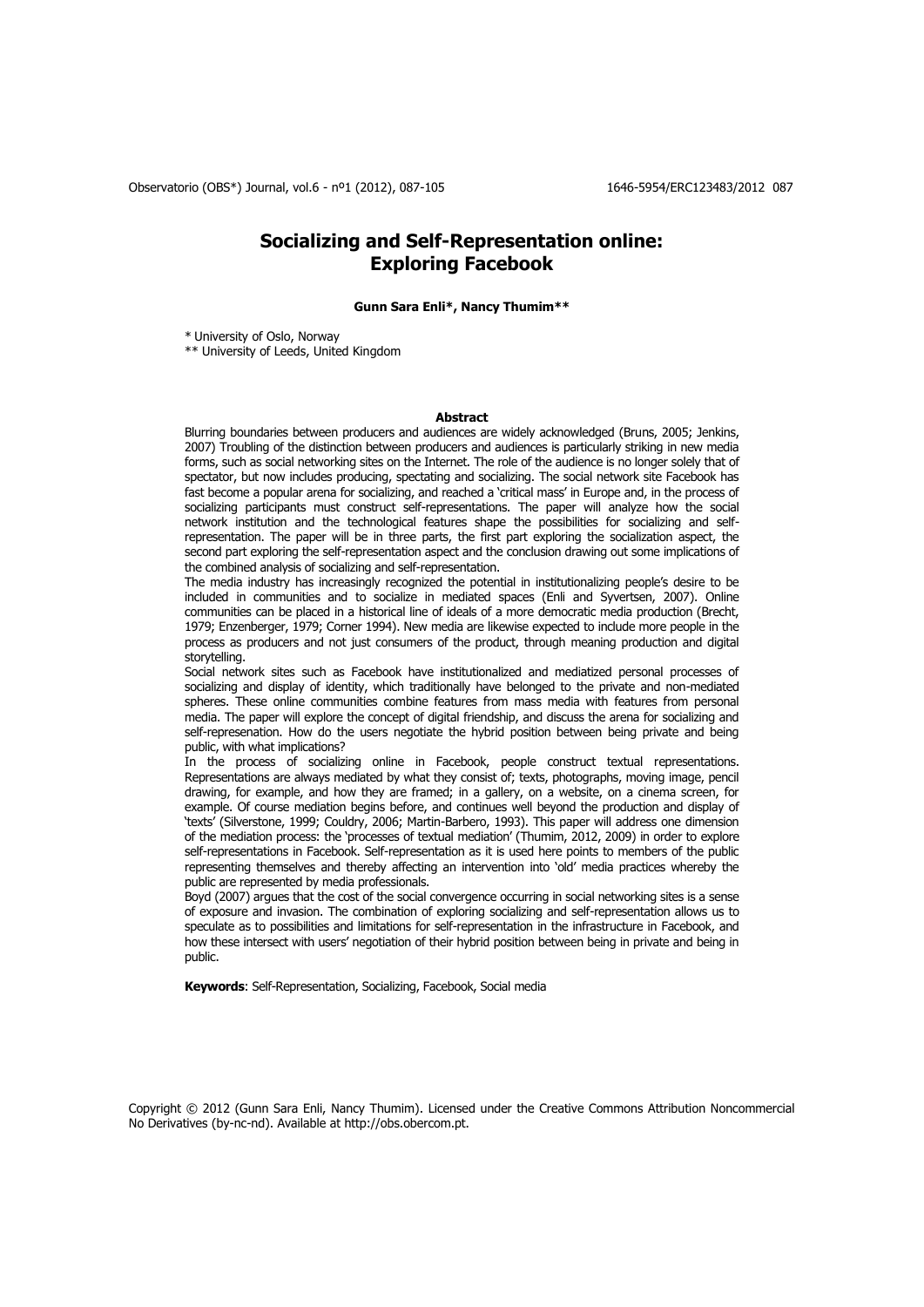#### **Introduction**

It has been argued that historically humans communicate in order to take part and participate in the creation of a collective world (refs Ong 2002; Gripsrud 2006). Within the history of communication, technology has, since the emergence of the Greek writing system, assisted and made human practices more efficient, and created the character of a modern consciousness (Ong 2002). Communication technologies change how we experience, perceive, and understand the surrounding world, as well as ourselves (Thompson 1995). According to John Durham Peters (1999), communication is something we do; human beings are arguably fundamentally social and creative, and thus venues that support the expressive individual and facilitate mediated interpersonal communication are affectionately embraced (Lüders 2007). Socializing via online social media might be understood as a continuation of the letter and postal system, as well as the telephone and its historical social significance (Pool 1997). The introduction of new technologies of communication calls for an elaboration of changing relations and constellations of expressions, and of recognizing the importance of materiality of technology.

The development and take-up of social network media resonates with desires to communicate and connect with others The term *socializing* means coming into contact with others and exchanging everyday small talk through mediated networks. In these activities, being together and communicating is the most important aspect (e.g. Hjarvard, 2003). The social aspect of broadcast media has famously been termed parasocial because of the one-sided interpersonal involvement of a media user with a program character (Horton and Wohl, 1956). The emergence of digital network technologies has delivered opportunities for two-way communication, enabling new forms of mediated interpersonal communication, as emprirical research in this area since the 1990s indicates (e.g. Reingold 1993, Turkle 1997; Lüders 2007). And online communities can be placed in a historical line of ideals of a more democratic media production (Brecht, 1979; Enzenberger, 1979; Corner 1994). However, we argue that in order to participate in online social networking, and we take the example of Facebook, individuals have no choice but to represent themselves (Thumim, forthcoming, 2012; Thumim, 2009)<sup>1</sup>. As a result, when taking place in mediated networks, socializing is inextricably entwined with the making of representations of the self. Therefore we propose that understanding social networking requires a theory of self-representation as well as a theory of socializing. And to make sense of online social networking and self-representation, we rely throughout this paper on the concept of mediation.

Drawing on empirical research on *Facebook*, the first part of the paper explores modes of socializing, while the second part considers how self-representation may be shaped in Facebook. Methodologically, we have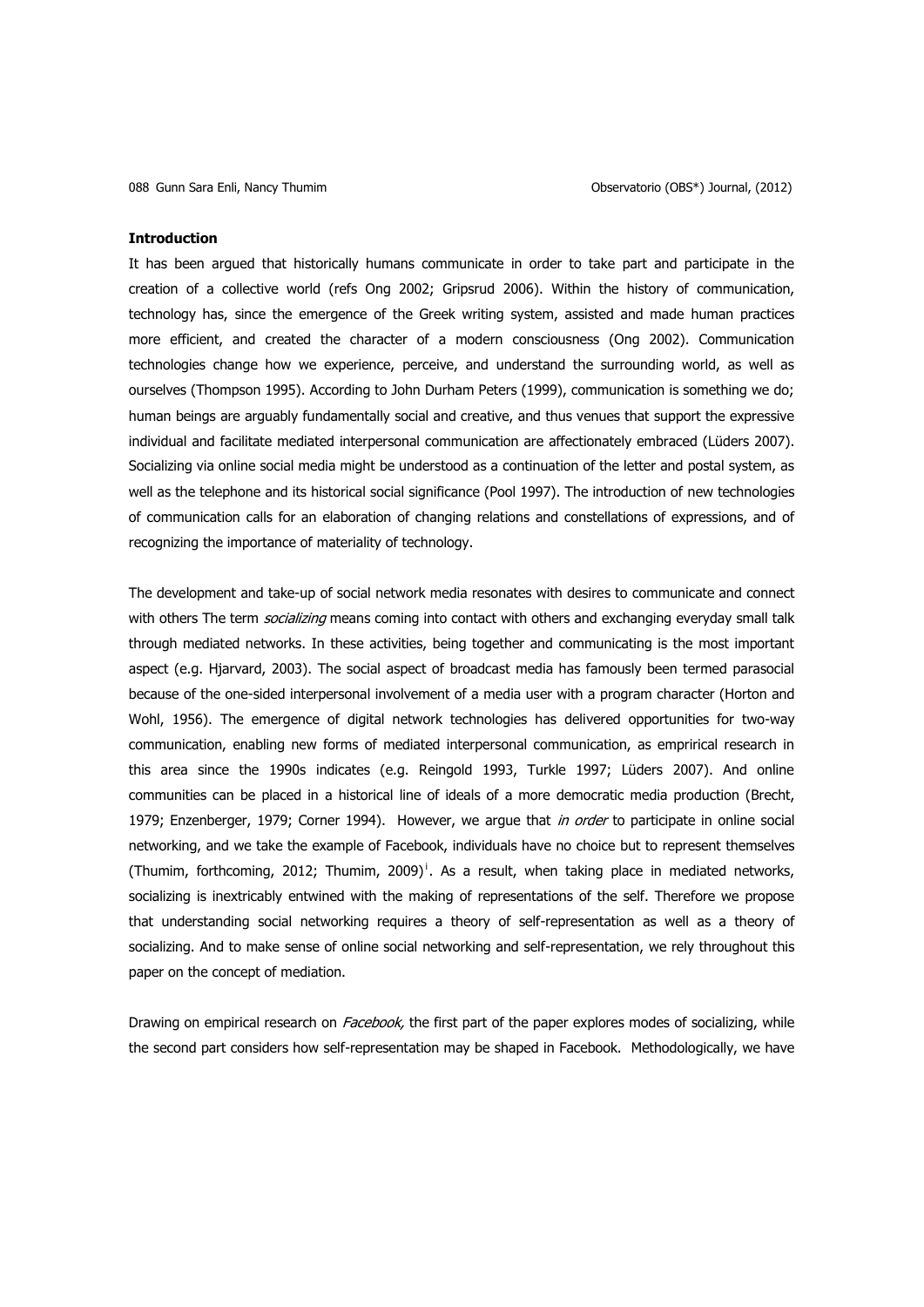conducted textual analysis of selected Facebook postings, and fieldwork in the form of participant observation in the social network site over a period of one year (2008). The paper is an explorative investigation of socializing and self-representation, which proposes directions for further research. Before we present our study of Facebook, we discuss the key concepts of mediation, self-representation and mediated socializing.

### **Mediation and self-representation**

In his 1999 book, Why Study the Media, Roger Silverstone argued that media scholars should focus on the processes of mediation rather than on 'the media' (Silverstone, 1999). The concept of mediation foregrounds the *processes* by which meanings are produced, emphasizing that meaning-making is negotiated, open-ended and ongoing and, that it involves institutions, technologies and people (see for example the work of, John Corner 1994; Nick Couldry 2006; Johan Fornas 2000; Jesus Martin-Barbero 1993; Roger Silverstone 1999; and John Thompson, 1995). Deploying the concept of mediation means starting with the assumption that the production, circulation and reception of representations (or indeed the 'practice' of media, as in Couldry's 2004 argument (Couldry, 2004)) always take place in complex and specific contexts, and are *processes* where power is exercised and negotiated. Of course use of the concept mediation makes explicit a recognition of the ways in which media have become embedded in everyday life so that separating out to focus on the media is seen as reductive.

To illustrate what we mean by mediation processes, let's take the example of Facebook. Put crudely mediation in Facebook involves the interaction of the Facebook company and its policies, the developing technological interface (with its accompanying constraints and possibilities) the Facebook user or participants, and the various interactions of these three with each-other and with broader social, cultural, political, economic and technological contexts (including but not limited to those directly concerning media and communication). We could understand this in terms of dimensions of mediation; institutional mediation, textual mediation and cultural mediation (Thumim, forthcoming, 2012; Thumim, 2009).

In this article we purposefully speak of self-representation and not presentation or performance of self. This is an important distinction. Of course in socializing face-to-face people must always be presenting themselves. And there is a great deal of interesting work which transfers this idea to a mediated setting, particularly drawing on Goffman's (1959) work on the presentation of self (e.g. Livingstone 2008). Scholars have pointed out the problems in trying to maintain a clear distinction between the self online and the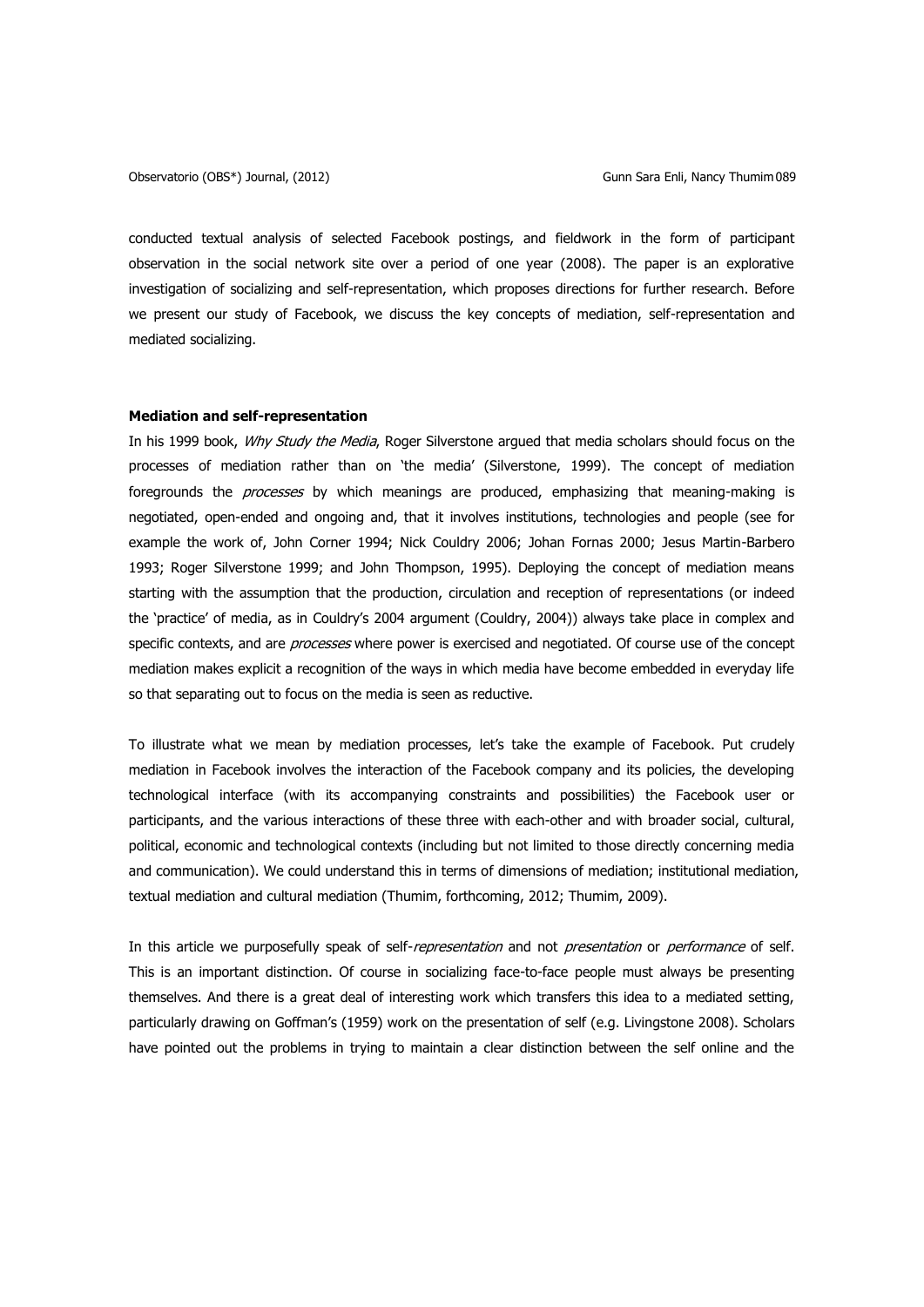mediated self, (Livingstone, 2008; Silverstone 2006) and these 'borders' are clearly porous.

Nevertheless we contend that the blurring of the online and offline does not remove the requirement to address circulating symbolic forms, that is, representations. We suggest that a focus on self-representation complements work on the presentation and performance of self. The concept of self-representation privileges a different set of questions and draws on a different literature than do these concepts – that of mediated representation.

We argue that it is important not to elide the differences between the notion of presentation and representation, but rather, in addition to the growing body of work that explores presentation of self online and offline and the relations between the two, we also need to think specifically about the notion of a representation in the context of online socializing because texts are being made, however ephemeral they may be. The notion of a self-representation focuses on the symbolic forms created and then circulating linking it to the field of work on representation in media of, for example women, 'ordinary people', or the colonial subject.

### **Representation**

John Corner, writing about documentary, described what he called 'a strategy of representation'.

Out of the range of possible kinds of reality open to documentary treatment, a topic is chosen as the subject of a film or programme. But how will this topic be depicted in particular images and sounds? The initial decision here concerns what to film, whom to film, and what kinds of sound (including speech) to record. No matter whether the topic is an abstract one (for example, loneliness in student communities) or a physically grounded one (for example the problem of heavy traffic in rural areas), a strategy of representation and visualization is required (Corner, 1995: 79) (italics in original).

Also on the subject of representation, the film studies scholar, Tessa Perkins, noted that:

..films, along with other forms of representation, play an important role in forming ideas about, and attitudes to, the world, in alleviating anxiety and even in diffusing conflict – in short, they do do political work (Perkins, 2000: 76).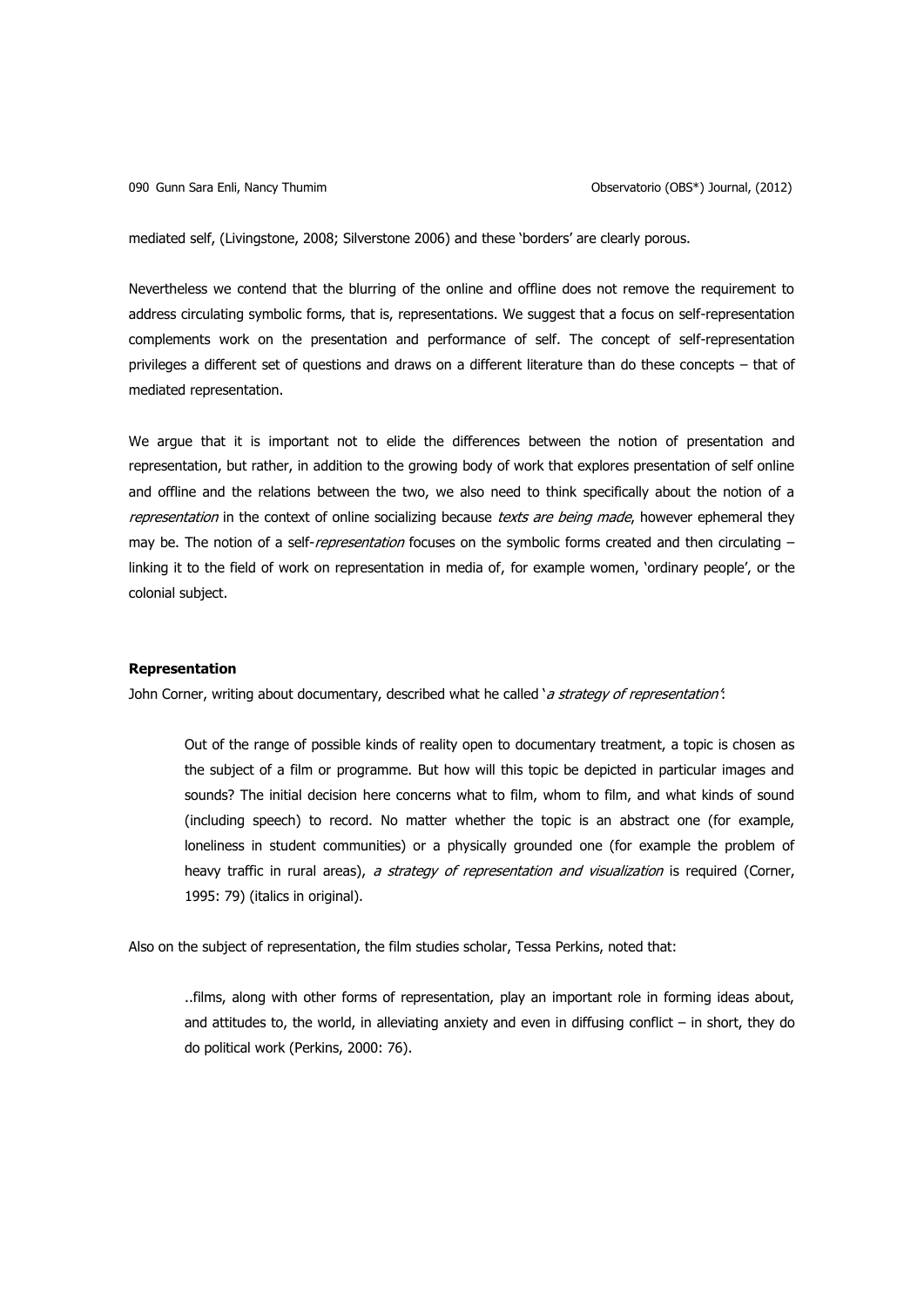Given both of these observations – that in the making of a media text ' a strategy of representation' necessarily takes place and, that representations are always political, it becomes obvious that it is politically important to address the mediation of the self-representations that are proliferating as part of the boom in online socializing. And in the making of self-representations there must always be choices ('strategies' in Corner's terms) about what aspects of the self to represent and how to represent them.

### **Mediated socializing**

Facebook is a typical easy-to-use service, in line with Blogger, MySpace, Flickr and You Tube, which results in a low threshold for participation and socializing in the social network. The intuitive interface is widely seen as a key reason for the fast global spread; Facebook is the dominant social networking site across most of the globe and the company are still expanding. The Hollywood movie Social Network (2010) is a portray of the innovation process leading to Facebook, and the movie's huge popularity has underscored the importance of Facebook as a communicative tool in the first decade of the  $21^{st}$  Century. The immediate user-friendliness is a key success factor explaining the fast global spread of Facebook as a social network site. Previously, blogs and homepages had been used by the technologically savvy, and required more than average digital literacy. The democratization of online presence is however also a commercialization or socialization, and Facebook is based on a business model of 'social ads' (Keen 2007), and the company has recently been valued at \$ 15bn. The technological development of digital tools and the emergence of easy to use digital venues for creating and sharing personal expressions appear to motivate certain practices. In social network sites (SNS, sometimes called social networking sites, see Beer 2008 for a discussion of the two terms), such as Facebook, MySpace and Bebo, users create self-descriptive profiles that display social connections (see e.g. Donath and boyd 2004). The Internet scholar dana boyd has examined user-practices, and by focusing on the performance of self, identified how online socializing is tightly related to offline contexts (boyd and Heer 2006). According to Nicole Ellison et al. (2006), communication in Facebook has real life social outcomes, and even though a casual link could not be argued, the study identified a correlation between Facebook use and processes of bonding, bridging, and maintenance of pervious social connections. Accordingly, Facebook might be understood as a hybrid space that challenges the traditional distinctions such as offline and online, and private and public.

First, the dichotomy between online and offline socializing seems relatively pragmatic and easy to categorize, either you meet people face-to-face, or you chat in an online space. Still, this common sense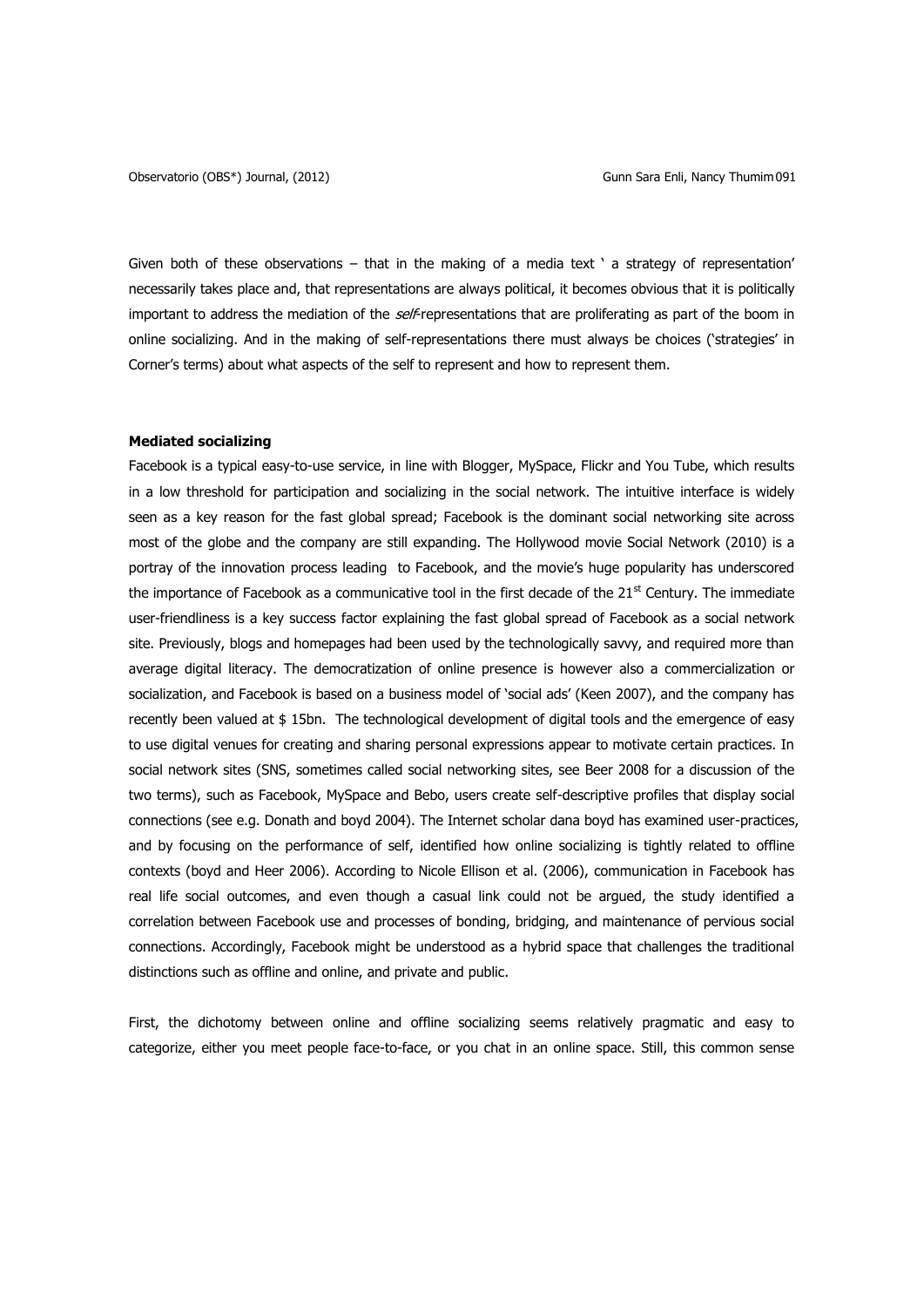understanding might no longer be adequate, and according to David Beer (2008), social network sites are increasingly moving into the cultural mainstream, and 'the everyday sense' of friend can now often mean an online friend. Beer thus criticizes Boyd and Ellison (2007) for ignoring the recursive nature of these processes as online socializing becomes mundane and the version of friendship they offer begins to remediate and shape the understandings of friendship more generally: "(...) we cannot think of friendship on SNS as entirely different or disconnected from our actual friends or notions of friendship, particularly as young people grow up and are informed by connections they make on SMS". Friendship might change as it interfaces with new technology and should not be understood as historically fixed or stable, and according to sociological studies of friendship (e.g. Pahl 2000). Bases on these perspectives, Beer (2008:521) argues that separating out offline from online, even if we think of them as 'entwined' seems to take us away from understandings of online socializing as a defining and integral part of how people live: "These mobile, locative and integrated technologies lead to an increasingly mediated way of life with little if any unmediated room outside". Facebook is a typical example of a social network site that is based on integrating mundane information through uploading photos, status updates, and posting information about what they are 'doing right now'.

Second, the distinction between private and public aspects are continuously negotiated and disputed, and are constantly influenced by the way people interact, with or without new communication technologies (Rasmussen 1996). According to Barkadjieva (2005:181), the dichotomy public/private is false, because there is no critical point where online activities can be defined as private as opposed to public, yet there are differences in the intimacy experienced between social actors. The private and the public have historically been intertwined, and even Habermas (1989:366) conceived the bourgeois public sphere to be made up of private people coming together and described public and private spheres as 'interlinked". More recently, Bauman (2000) has pinpointed a redefinition of the public sphere; a scene on which private dramas and personal confessions are staged, put into public display and publicly watched (2000:70). Facebook could be understood as a public sphere where individual users contribute with private postings and through their activities negotiate the degree of intimacy.

A third aspect of Facebook and similar social network sites is the combining of mass communication and personal communication. Convergence between mass media and personal media has resulted in blurred boundaries between one-way communication and two-way communication. Facebook is typical of new media that combine features from personal and broadcast media. For example the status update function is a tool to broadcast a personal message from one to many. The possibility to reach all your Facebook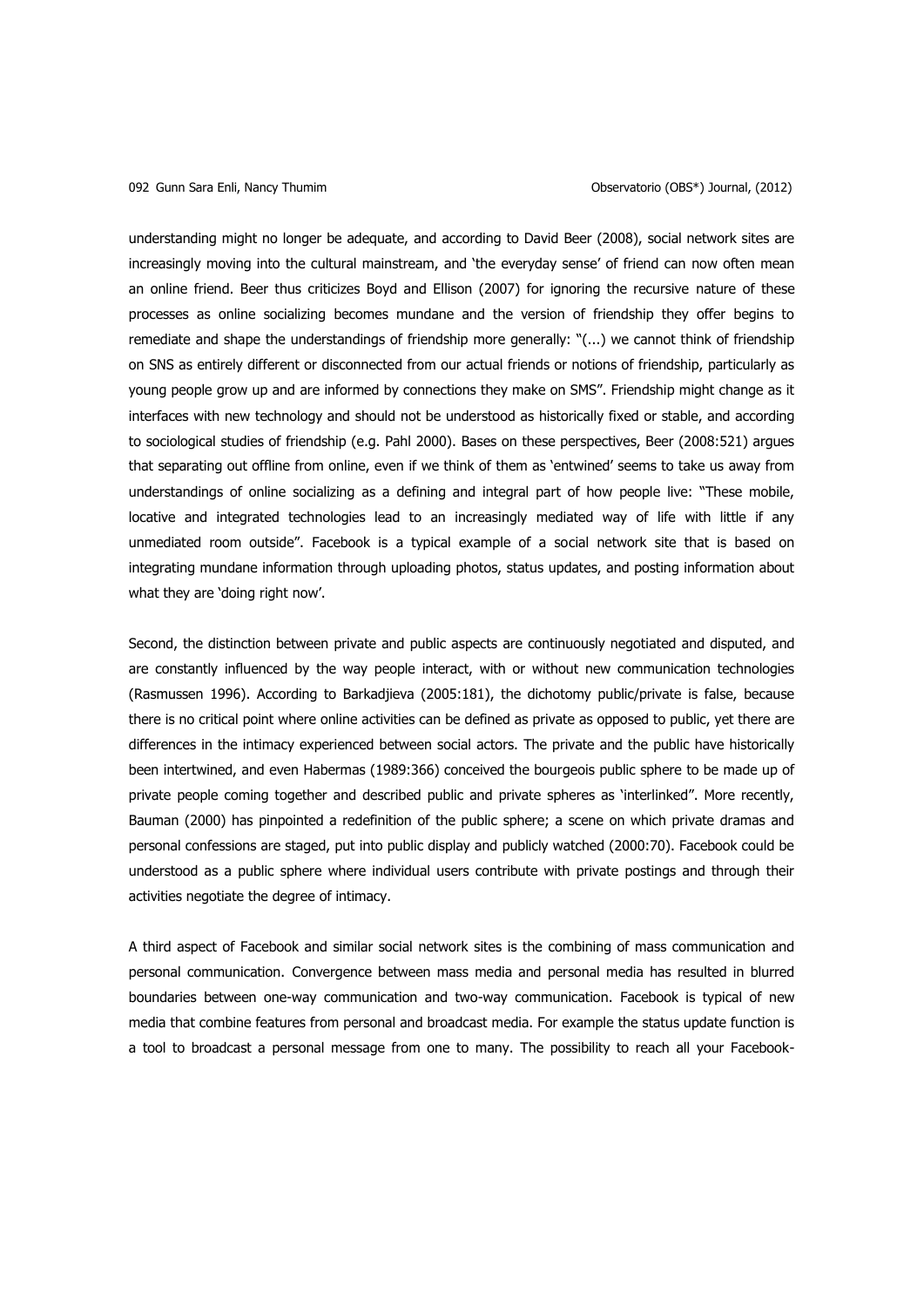friends with one single message has similarities with traditional broadcasting, and is different from personal one-to-one communication tools such as letters and telephone. The Facebook users are however different from the broadcasting audience in the sense that they combine the roles as producers and user/audiences of content. In contrast, the audiences/users in online social networks are identified as 'friends' with their own profiles and online presence. Facebook allows for strategic sharing of content, dividing friends in categories, provided with different levels of access to your postings. Accordingly, it is possible to divide your friends into audience segments, and decide what kind of postings they are allowed to view. However, this management of the online socializing requires administration and a degree of technical skills, or literacy, and many Facebook users will thus publish their postings as open to all their friends. As a result, the postings will have a form and a character that the users are comfortable with presenting to their Facebook friends. Most often these 'friends' are not overlapping with the notion of 'friends' in the everyday sense, because the Facebook friendship also includes 'weak ties'; colleagues, distant relatives, former high school friends, acquaintances etc. This inclusive notion of the term 'friend' is integrated in the logics of Facebook socializing, even though there are different approaches to this logic, perhaps, as Beer argues altering what 'friend' means today (Beer, 2008). On the one hand, a Facebook profile with many 'friends' signals popularity, and involves a degree of social status, particularly among young people and celebrities. On the other hand, there is room for people to define there own, preferred boundaries to a 'friend'; one might operate a restrictive understanding of the term relying on criteria for who is entitled to be added as friends.

### **Socializing in the global village**

The social network site Facebook emerges as profoundly hybrid along the parameters of offline versus online, private versus public, and broadcast versus personal communication. This is particularly evident in the status field update, which provides the facebook user an opportunity to communicate a brief message to 'mass' audience (their friends) by use of a personal media device. The users are in theory free to design their status update field as they wish, and there are no formal editorial constraints on what to publish in the status fields. The editors are the fellow Facebook-users in the sense that they are invited to 'like' a status update or to 'comment' on the status update. In some cases the users are also invited to 'report this' if they find a comment or an update inappropriate. This might be regarded as a distribution of editorial power compared to traditional mass media, but as we shall see, the online arena for socializing are nevertheless not free of constraints.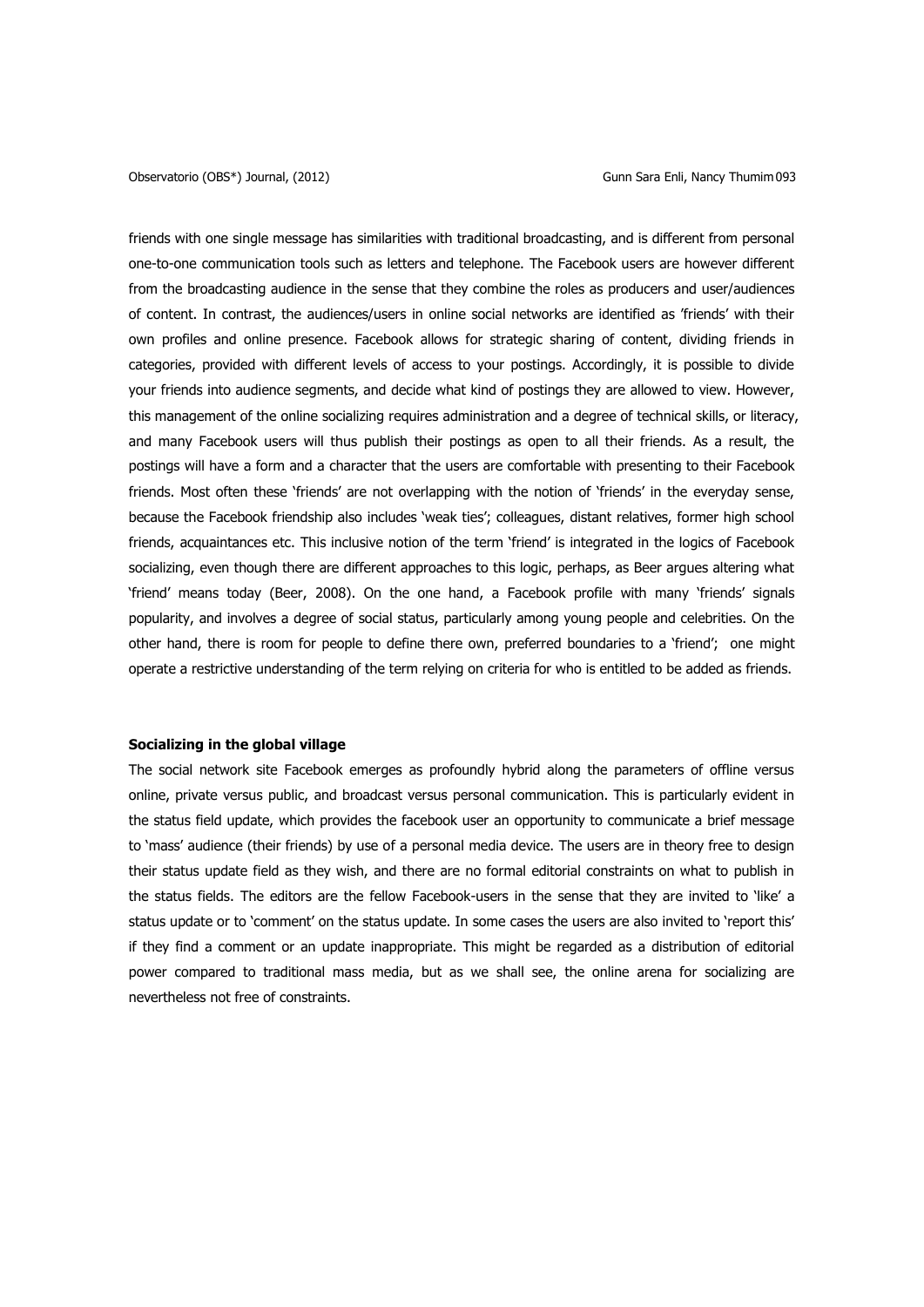Let's consider one particular moment of in history: Candidate Barrack Obama's victory in the US President election 2009. This was a global event in the sense that people all over the world had been engaged in the election campaion in the USA, and that many nations are effected by American politics and the descitionmaking in the USA. This global interest in the US election was indeed reflected in the hybrid public sphere Facebook. The blurring boundaries between private engagement and public debate were prominent in the status updates commenting on the Obama's victory. The Facebook debates linked the personal expirience to the global politcal event, and made it possible for the users to express their personal opinions in relation to the mass media coverage of the event. As an example Facebook socializing, we find that Norwegian Facebook updates after Obama's victory on November 5th 2009 was dominated by support for Obama, and users typically expressed a joint happiness and positive comments to the outcome of the US election. As such, local Facebook status updates immideately reflected the global media event, and users embraced the opportunity to communicate their feelings and opinions. The users expresses themselves about the Obama and his promise of 'change' in US politics, and thus feel included in a global political event. Socializing on Facebook can thus be regarded as an arena for combining features from personal communication and mass communication. To a degree, this focus on international politics demonstrates that socializing on Facebook enables connecting to world events as well as more local events, and the opportunity to experience an inclusion in a collective of world citizens. In line with the general media coverage in Norway, the postings on Obama's victory genreally expressed joy and relief about the outcome of this political drama. The global infrastructure of Facebook makes it possible to at least potentially be included in a global community.

Facebook is available in over 40 different languages, and is profoundly global in its structure as opposed to national media, such as newspapers and nationwide broadcasters. Thus the technological infrastructure connects with both national and global communities, though of course the reality of people's online social worlds varies; some people will develop more international networks than others. For example, empirical sociological research indicates the prevalence of class inequality and the fixity of certain communities, such as the white working class in England (Skeggs 2004). Since, as we have argued above, online and offline worlds are interconnected, it is likely that less international offline worlds are also less international and cosmopolitan online as well; affecting what kinds of networks people are socializing in.

A key feature of Facebook is the mixture of a local or national context and a global context, and the users people typically express themselves in a mixture of mother tongue and international languages (mostly English). Consequently, social media does not relate to the territorial boarders of nations and states as traditional mass media, because the nexus of friendship and the links between them are based on a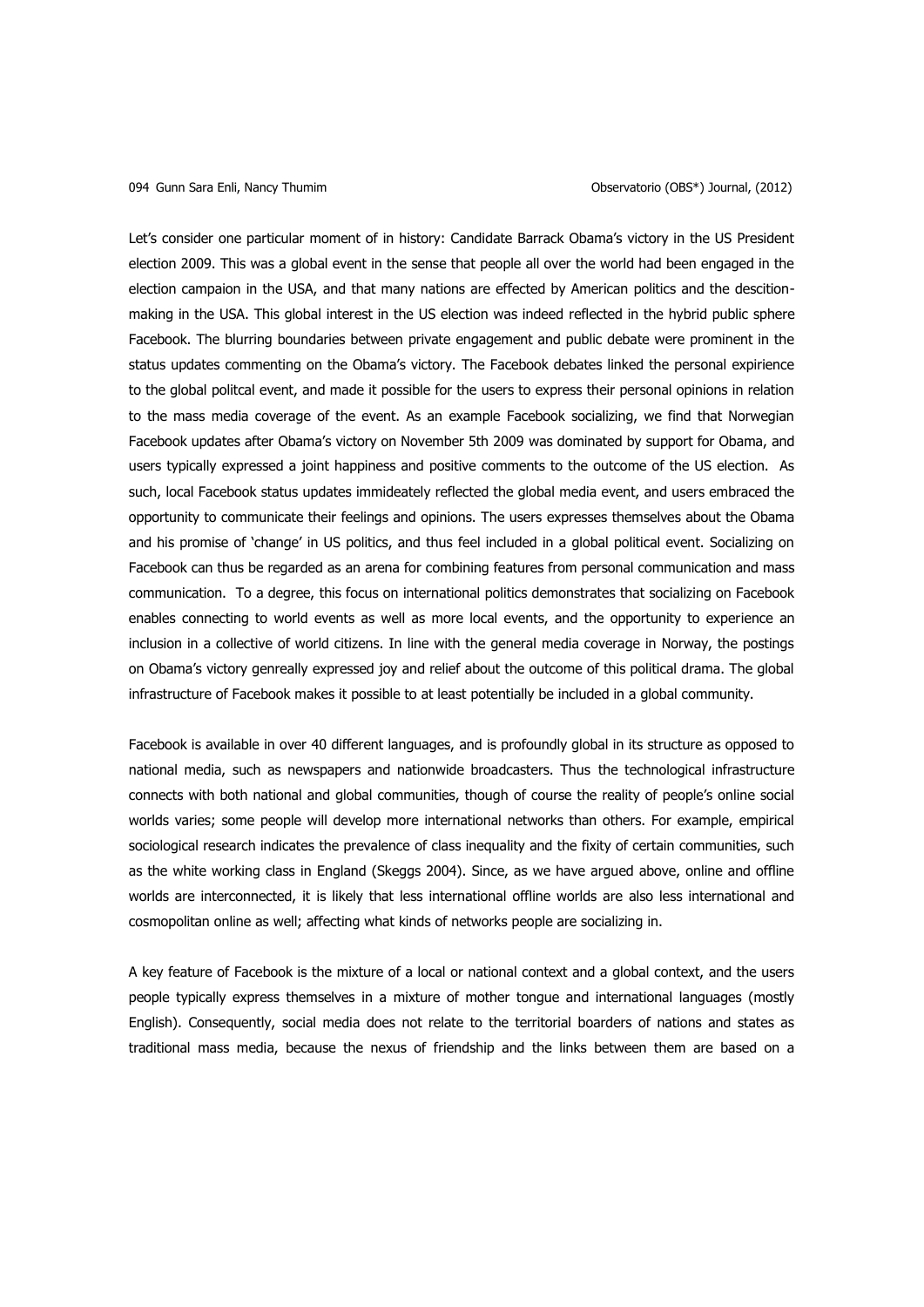different logic than national or local media. While a nation might be an 'imagined community', as described by Benedict Anderson (2006, new ed.), the nexus of friends in a social network sites such as Facebook, is an online community based on social relationships rather than geographical territories**.** General tendencies in post-modern societies such as individualization and globalization are reflected in the practices and userpatterns in social network sites; an individual user might have contacts in their friend-list that exceeds traditional social and national borders in their home environment. As a result, a Norwegian user might in some cases switch to English in order to reach their international Facebook friends, but also, another motivation could be to signalize a global lifestyle and a multi-lingual capacity. Taking the status updates commenting on Obama's victory as an example, they were genreally written in English, even though there are all Norwegians. An obvious explanation is the US origin of the news story they are commenting on and that the campaign included English phrases and easy-to-pick-up rhetoric such as 'Change' and 'Yes We Can'. Moreover, the expressions of happiness about the outcome of the election also signalizes that the Facebook users has a desire to engage in international politics and in a sense be included in a global community.

# **Practices and degrees of disclosure in online socializing**

In the article "Theorizing Media as Practice", Nick Couldry (2004) explores the possibility of a new paradigm of media research that understands media, not as texts or structures of production, but as practice. As pointed out by Couldry (2004) ritual practices are important ways in which the legitimacy of assumed wider values might be confirmed or communicated. Ritual practices are able to "frame" and reproduce values and our sense of the social (Couldry 2004:127). Socializing in Facebook can be understood as a media-centered practice, but also a practice that anchor other practices, by for example being a point of reference in real – life conversations (e.g. I saw on Face book that you recently visited Spain. How was it?" or "I read on your profile that you have been ill with swine flue. Are you recovered?"). The status updates on Facebook provides material for everyday small talk and gossip, as well as more serious discussions. A survey about how young people in Norway uses social network sites (mostly Facebook) demonstrated a ritual character of the user-pattern; they use Facebook regularly and several times a day, but mostly in brief sequences (Storsul et al. 2008). Moreover, the survey identified the young Facebook users as nomads who emigrate from one social network site to another in groups, but still Facebook has been surprisingly stable in the position as the most popular social network site (Storsul et al. 2008). Even though there are signs that young people have started to escape from Facebook to get away from their elderly relatives, Facebook is stil by far the number one online social netweok site among young peoplee in the UK and Norway. The fact that Facebook, during recent years, has become an integrated part of peoples everyday socializing makes it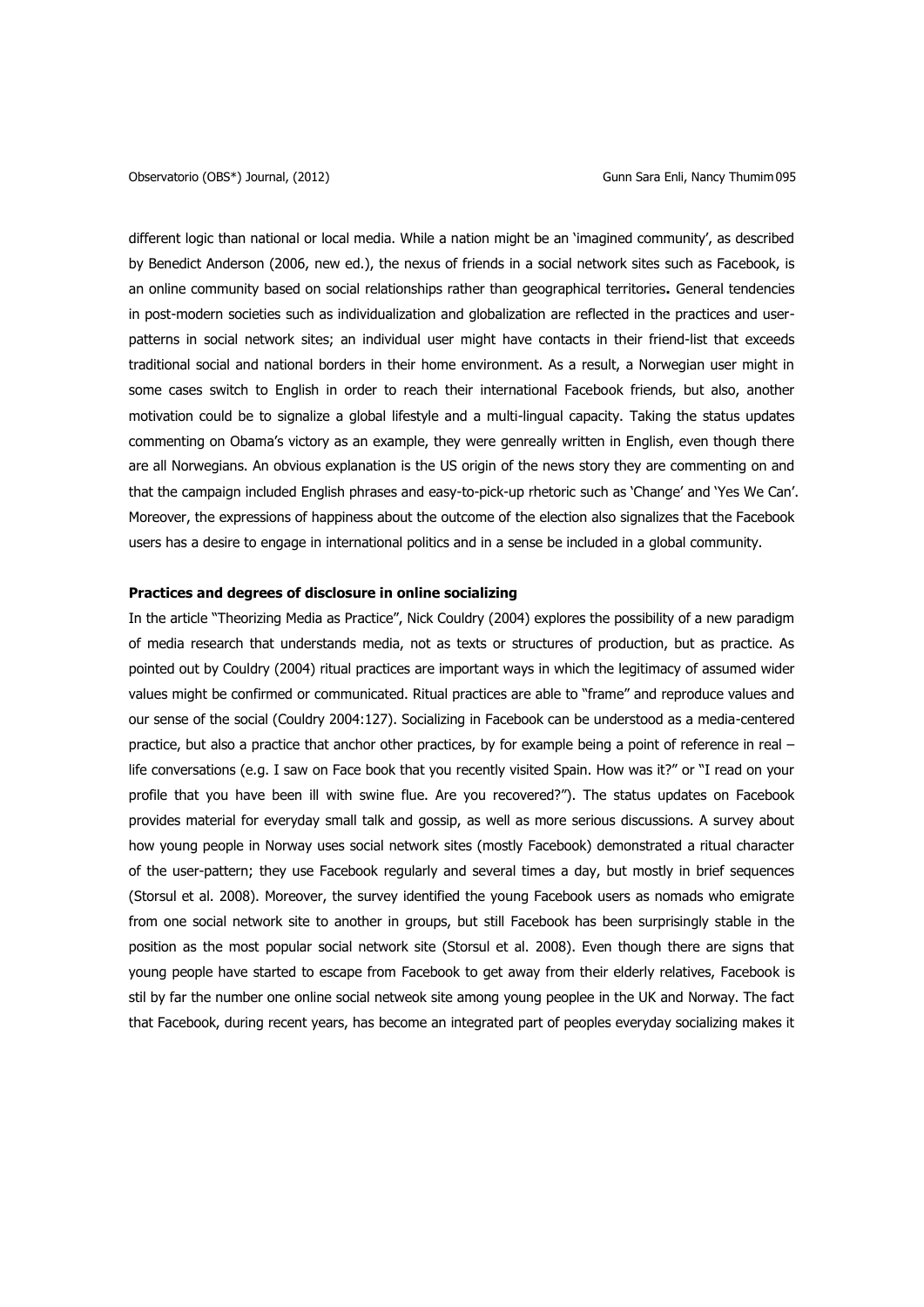relevant to investigate their practices, and their degree of personal disclosure.

Following from the inconsistent character of online socializing noted above, it is clear that identifying patterns of user practice is a challenging task, and the following attempt to categorize approaches to social disclosure in Facebook should be understood as overlapping, fluid and tentative. In other words, the categories are not fixed because, crucially, a Facebook user will often transfer between them, so the categories refer to practices, and not to specific users. Moreover, the categories in no way claim a complete overview of socializing and exposure arguably the extent of Facebook penetration and use globally would make such general claims highly problematic - Facebook is likely to be different things to different people in different contexts and our findings here should be taken as adding to cumulative knowledge through qualitative work on social networking. The socializing via the status update fields a key tool in online socializing in Facebook' in our sample of Facebook users nevertheless indicates certain patterns of practice and we have identified three categories of practice in Facebook based on studying status fields update over 12 months: the reluctance practice, the sharing practice, and the promotional practice.

The reluctant practice is recognized as a user practice that reveals a minimum of private information. Private disclosure is avoided by providing more mundane information, and the level of sharing is comparable to the information one would provide to total strangers or distant acquaintances. Typically these status updates reports on where the user is located physically are at the moment or what they practically are doing, such as " I am @ work". These postings are informative, but not private or intimate, and the socializing does not include sharing of any sensitive information and or revealing information about the user.

A second, and diametrically opposite, practice can be described as *the sharing practice*, implying a liberal approach to communicating even relatively intimate, emotional and private information. The degree of private disclosure and confessions varies within this category, and the most common is that the shared information indirectly reveals a personal characteristic or emotion, but seldom the whole picture and the most intimate details. An example is the messages such as: "I am tired of never falling asleep!!!!!". Such messages are typically a private confessions or emotional disclosure. People might use their status updates to inform about their private life, including personal weaknesses and mistakes, and thus invite their online friends to engage in a more private and personal conversation.

A third practice can be termed *the promotional practice*, and placed in between the two other categories along a continuum, including elements of both reluctance and sharing. These status updates share only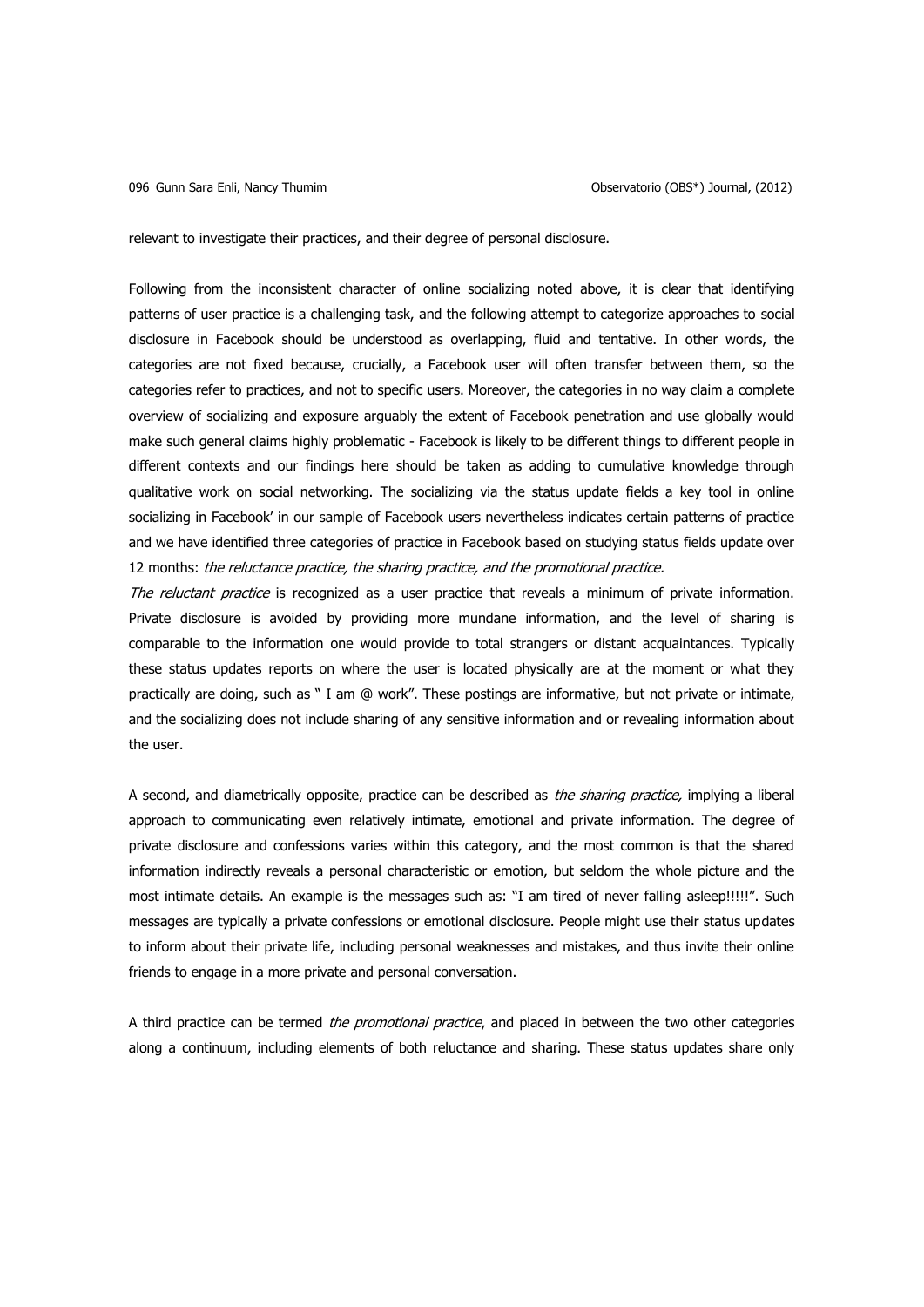information that bring the user in a good light, meaning that the users serve as their own PR-agents**.**. This practice is found in the sample screen shot, not least in the profile pictures and the use of English language in the updates in order to signalize and promote an international lifestyle. This practice reveals a highly conscious approach towards the risky elements of sharing information with your Facebook-friends, but also the potential benefits from sharing exactly the right information at the right time. This practice however, does have significant drawbacks because of the social structure and the collaborative nature of the social network site, and an obvious difficulty of using Facebook as a PR-tool is that you have little or no control over the kind of material that are posted by other people even if it includes information and pictures of you. One's Facebook friends might post information that contradicts the digital persona oneself is attempting to promote.

The three practices of socializing practice highlight a dilemma central to online social network environments, namely how can one control one's representation whilst participating in online socializing. The ethical ideal of 'informed consent' is not realistic in a share-based online community, given the practice that people will post pictures of other people as a part of socializing online, and sharing their moments through storytelling and pictures. Thus an additional rationale for being present on Facebook might be to ensure that you yourself contribute to the creation of your online persona. The relation between the self-representation and the collective representation of individuals is particularly illuminated in the context of online socializing such as Facebook. As shown in the three practices of Facebook, socializing requires a certain degree of selfrepresentation.

### **Self-representation in online socializing**

Self-representation is not the stated purpose of Facebook; the terms 'social media' and 'social network sites' emphasize the socializing aspect of the online arena. However, as we have begun to argue selfrepresentation is a necessary part of online socializing. Self-representation becomes more complicated and perhaps more urgently requires our attention precisely when representing oneself is not the stated primary objective.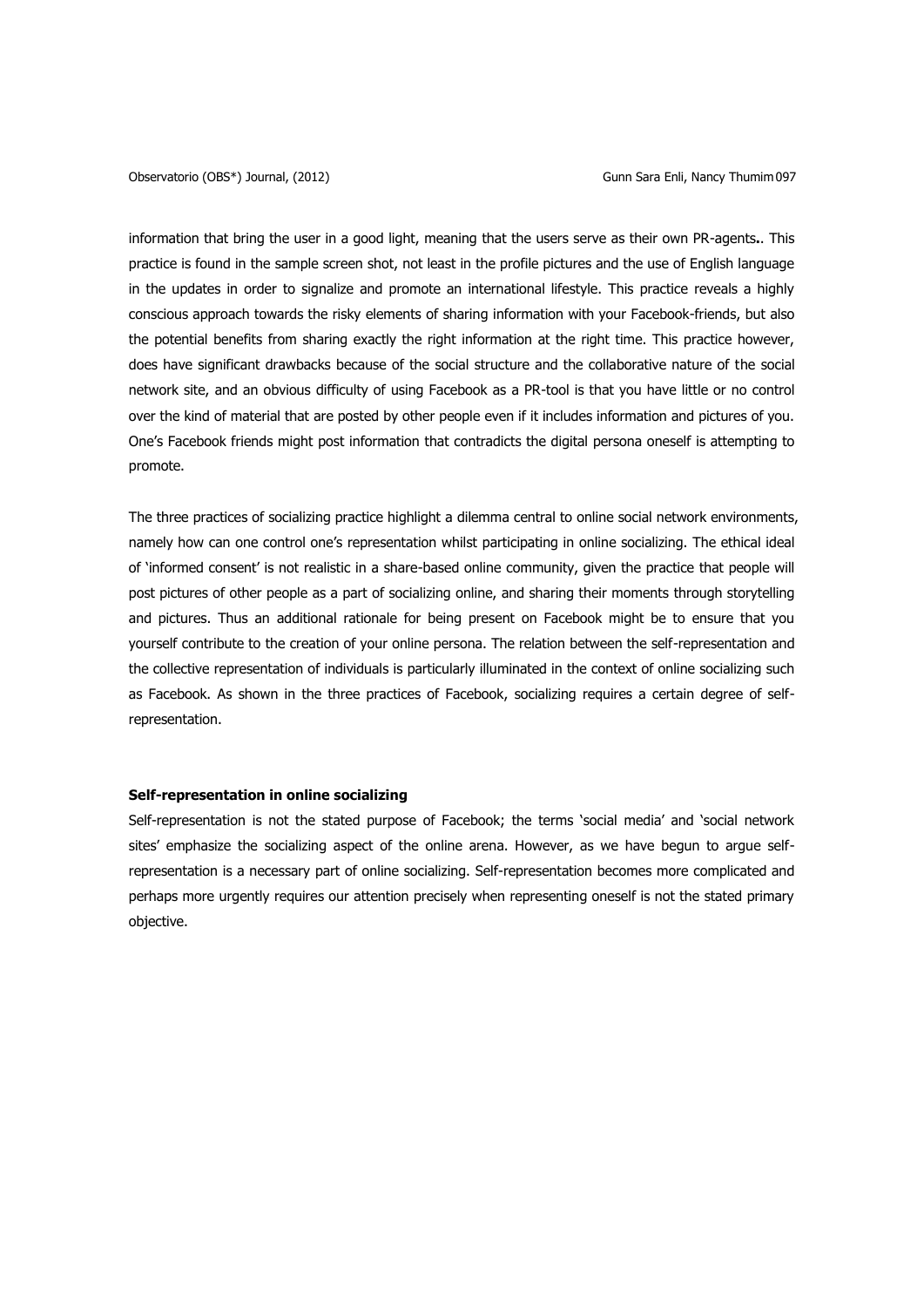Users of Facebook are likely to say their main aim is to socialize (and not to fulfill a burning desire to represent themselves). Nevertheless, in order to participate in the *practice* of Facebook, participants must construct self-representations. Indeed as we noted above, one reason for taking part in Facebook might be to ensure that one at least contributes to the creation of one's online presence; the individual being always dependent on the practices (and representations) of others. And these constructed self-representation must (unavoidably) employ 'a strategy of representation', in Corner's terms, however short-lived that may be.

If we insist of thinking about self-representation in Facebook within the wider contexts in which it is practiced (Couldry), clearly exploring socializing and self-representation unavoidably highlights power dynamics in dominant mass media representation as well as life beyond representation. We will give three illustrations of how mediated self-representation in Facebook raises, or links into key debates in Media Studies and Sociology: First, the individualized global self, second, self-representation and dominant representation, three, controlling your representation.

## **Individualized global self**

When an individual wants to socialize in Facebook they post images of themselves, stories of their mood, their opinion, their feelings, onto the Facebook site, in so doing they are conforming to the generic expectations of the self-repesentation in Facebook. And Facebook is a website designed to elicit certain responses; that is certain kinds of representation. When our images are posted there they take on the Facebook brand, which provides the gallery space, if you will, for photographs, thoughts and so forth. Thus perhaps one of the most striking features of mediated self-representation in Facebook is the focus on the individual self, which of course follows a trajectory discussed above that has taken place in, for example, the Access movement and documentary making more widely. Stories of the self have always been told (think of diaries, letters, the history of family photography) but in Facebook (and of course FB is one example of social networking), these practices are in the service of socializing, networking, staying in touch. What kind of photograph of yourself do you post; which image represents you, today, in this mood, at this moment, how are you *feeling? Individually*. Even the most professional images look snapshot like, 'amateur' here because of the overbearing frame. Clearly the widely argued individualization thesis becomes relevant here, as well as its' critiques (eg: Beck 1992; Giddens 1991, Savage 2000, Skeggs 2004). The individualization thesis suggests the rise of individuals in a globalised world means the decline of older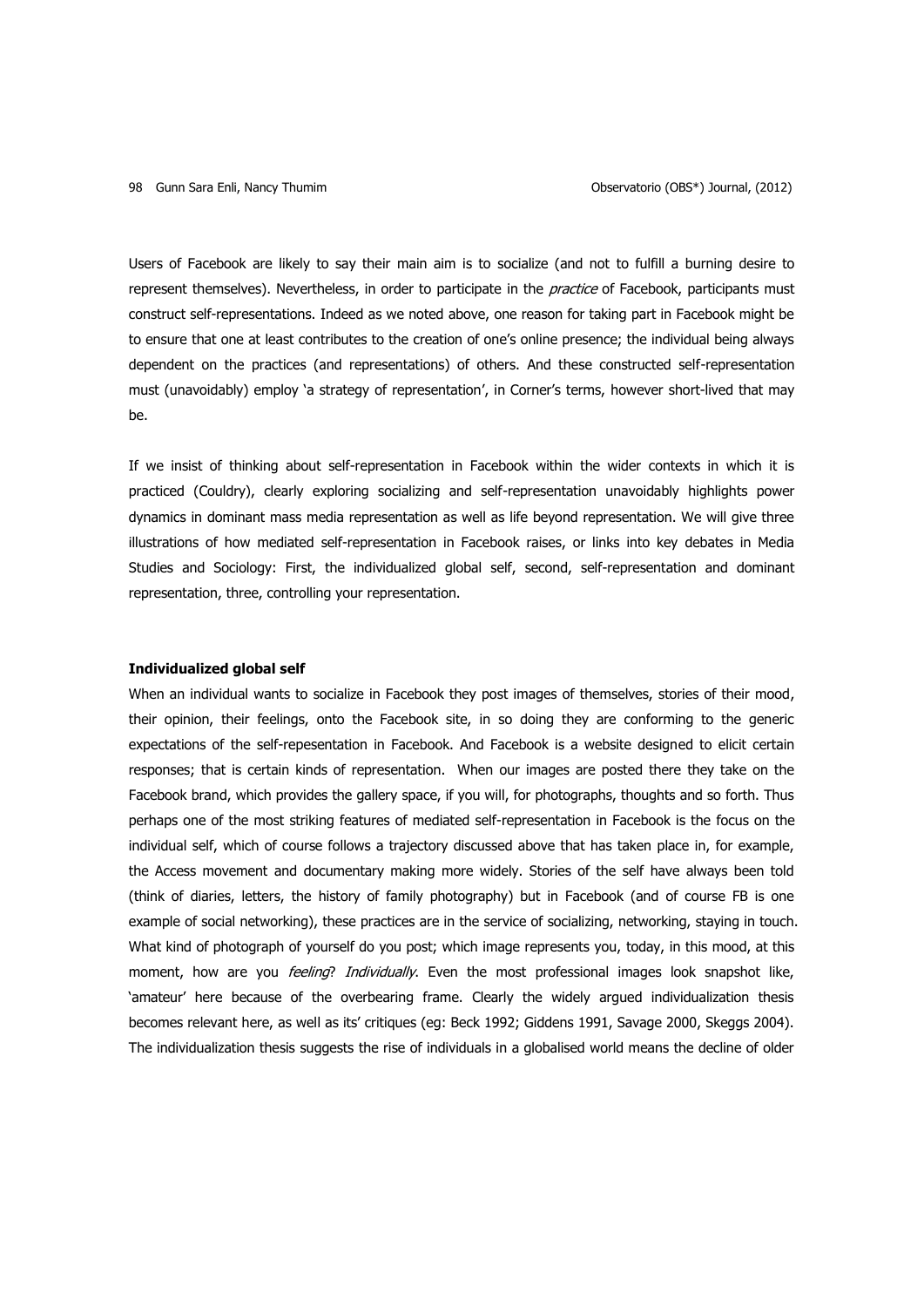forms of social categorization and identification. While other sociologists argue that this theory actually serves to normalize a particular world view and deny the experience of those who are not mobile, global selves (Skeggs, 2004).

There are of course opportunities to bring all aspects of the individualized self into this online space; so when the individual identifies with a politics then politics can be present. Thus the 'group' Get the Fascist BNP off Facebook - is a good example (as is the BNP being on Facebook in the first place for that matter). This 'group' is listed under a hyperlink:

'Common Interest – Beliefs and Causes'

Thus in this framing, group politics emerges from, and belongs to, individual Beliefs and Causes (a subsection of Common Interest). Another group in this section is entitled 'I flip my pillow over to get to the cold side'. Thus in the Facebook framing anti-fascist politics is equal to what you do with your pillow in bed – a matter of personal, individual taste as to whether it matters or whether it is a joke, not a group cause for action. Similarly, the expressions about Obama's candidacy discussed in the early part of this paper can also be read as delivering a particular type of self-representation. The architecture of Facebook, the status update in this case, encourages expressions of individual feeling in not more than two sentences, and hence reaction to the election in this illustration comes across as a collection of individual feelings. (Though we do note Facebook and, probably more, other networking sites may be used to build offline political actions).

### **Self-representation and dominant representation**

As we have suggested, the commonsense assumption is that Facebook is primarily a tool for socializing and yet profile pictures do largely consist of amateur portrait snaps and the website is set up explicitly to upload and 'share' photos of 'me'. This means creating representations of 'me'. And it is only once we think about the self representation that must take place when people socialize in Facebook, that we are able to address the important question of how these representations interact with dominant media representations: do they challenge them, uphold them, alter them, for example? As Van Zoonen noted in 2001, the concerns for feminist work in the offline / 'old media' context, continue online; a major one of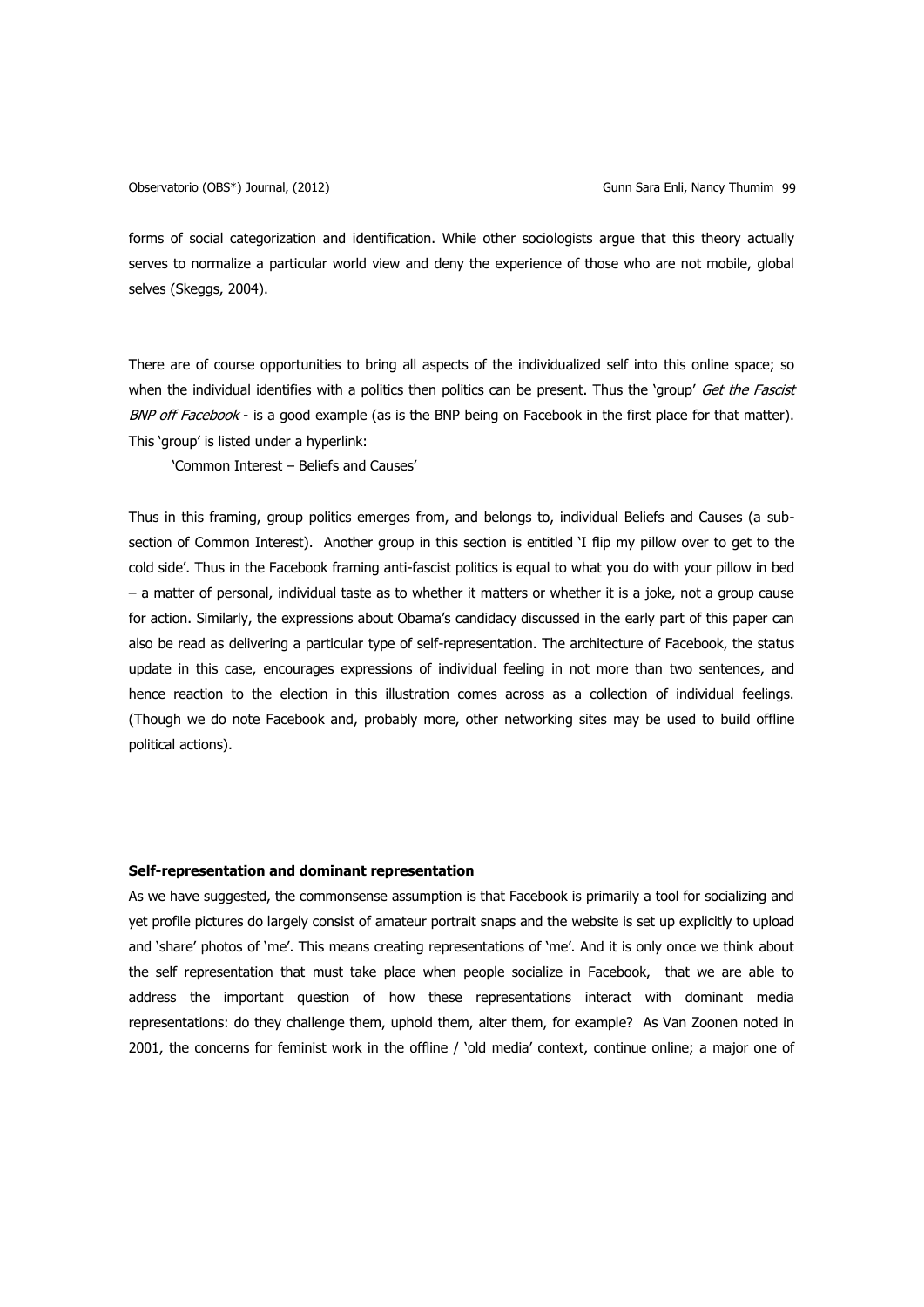these concerning questions of representation. Thus for example, we should explore gendered selfrepresentation in Facebook – how, for example do self-representations challenge, conform to, or otherwise enter into conversation with dominant representations of girls and women? (Negra, 2008) On Facebook we can find self-representations that repeat and concur with dominant gender representations; for example young women representing themselves in soft porn poses on their own Facebook page. But we can also find a whole range of others. Clearly this is not a question of regressive mainstream representation versus progressive self-representation**.** But we should urgently ask what are the speaking positions made possible and what is difficult to be or say, be or do, in a representation in the Facebook space.

#### **Controlling your representation.**

In the context of the social space of Facebook, the *practice of self-representation* faces particular challenges. First, you may be unable to control your own representations as they proliferate change and are changed by others (see also Livingstone 2008). The collective creation of our persona to a degree make us vulnerable to other peoples portrayals of us. At the same time online socializing provides opportunities to experiment and play with the practice of self-representation. What is clear is that socializing and representing oneself in Facebook requires media literacy, media literacy can help to deliver power and control over your own representation, and this is arguably one of the reasons for its increasing centrality in media and communication in the era of digital ('social') media (eg Livingstone, Van Couvering and Thumim 2008; Silverstone, 2007). How media literate do you need to be in order to know what you uploaded and what you didn't and what you can turn off and what you can't and who is representing you as part of their own self-representation? This is a different lack of control from the loss of control when a reality television programme or a documentary is made about you, when media producers film and edit and display your representation, for example. However, the fact that questions of media literacy come into play regarding controlling one's own self-representation, suggests that socializing in digital media spaces like Facebook leads to a new set of limits and problems from those identified as problematic in traditional mass media around the ability to represent oneself and to deploy, in Corner's terms, a strategy of representation. Meanwhile, older issues of representation, as something that is controlled by media institutions, corporations and professionals, have by no means disappeared. In digital spaces like Facebook the institutional power might be more hidden and (apparently) more open for negotiations with the users. However, the commercial interests always lurk in the background, reminding us that we are witnessing new versions of old problems with regards to the issue of representation.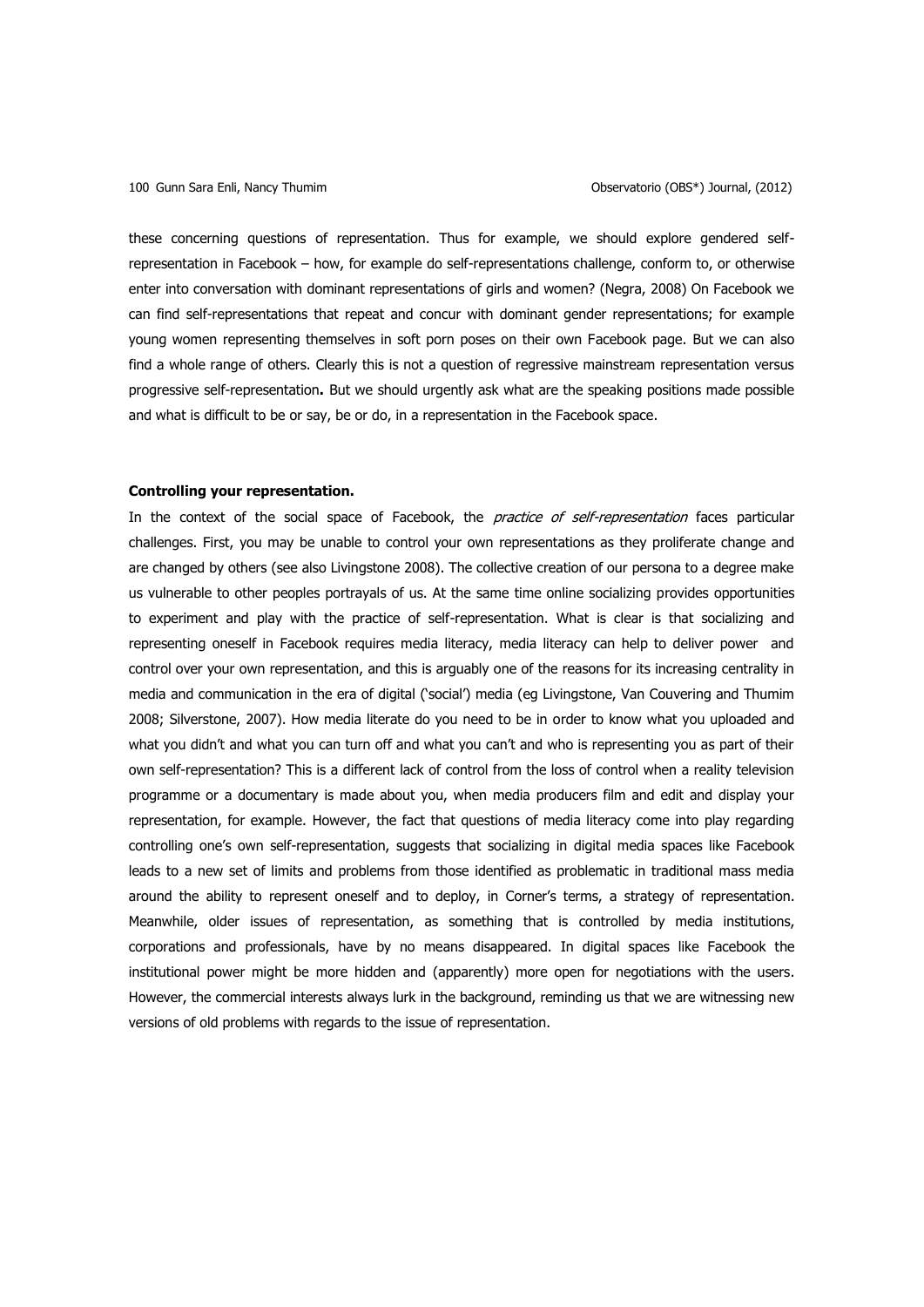### **Conclusions: Socializing and self-representation**

We have argued in this paper that we need to reconsider socializing in Facebook because socializing requires textual self-representation. We are offered an online device. Everybody is 'included' in this easy-touse device and seemingly 'everybody' is there. The device seems like a socializing heaven with manifold opportunities to (re)connect. We are served with a socializing tool on a silver platter. The only thing required of us is that we follow the instructions and fill out the empty spaces. We describe ourselves in the language offered by Facebook. We select our profile picture. We provide personal information about ourself (in the degree we find comfortable). We represent ourselves using the language and frameworks of Facebook. Of course we can protest aganst the standard by wittiness, playing with the 'format', showing that we are critical. We can sabotage the device by posting someone else's image as our profile picture and a fake name, we can decide to represent ourselves by other kinds of images, of our pets, of a view, of our family. But we can't escape making some kind of self-representation. We want to connect, therefore we must represent ourselves. If this is the case then exploring the mediation of self-representation in social networking is an important edition to the exploration of how socializing itself is being transformed online. The discussions in this paper have pointed out many directions of research, both the practices of the users, and the constraints of the (commercial) infrastructure. The challenges of sampling are of course immense, and the enormity of Facebook means that sampling decisions structure - perhaps more than ever -what the researcher is able to find. But this is a call for work on representation to extend to online socializing, for the self-representation landscape extends into that arena.

#### **References**

Anderson, B. (1983). Imagined Communities. Reflections on the Origin and Spread of Nationalism. London/New York: Verso.

Atton, C. (2002). Alternative Media. London: Sage Publications.

Barkadjieva, M. (2005). *Internet Society: The Internet in Everyday Life*. London: Sage.

Bauman, Z. (2000). *Liquid Modernity*. Cambridge: Polity Press.

Beck, U. (1992) Risk Society: Towards a New Modernity, London: Sage.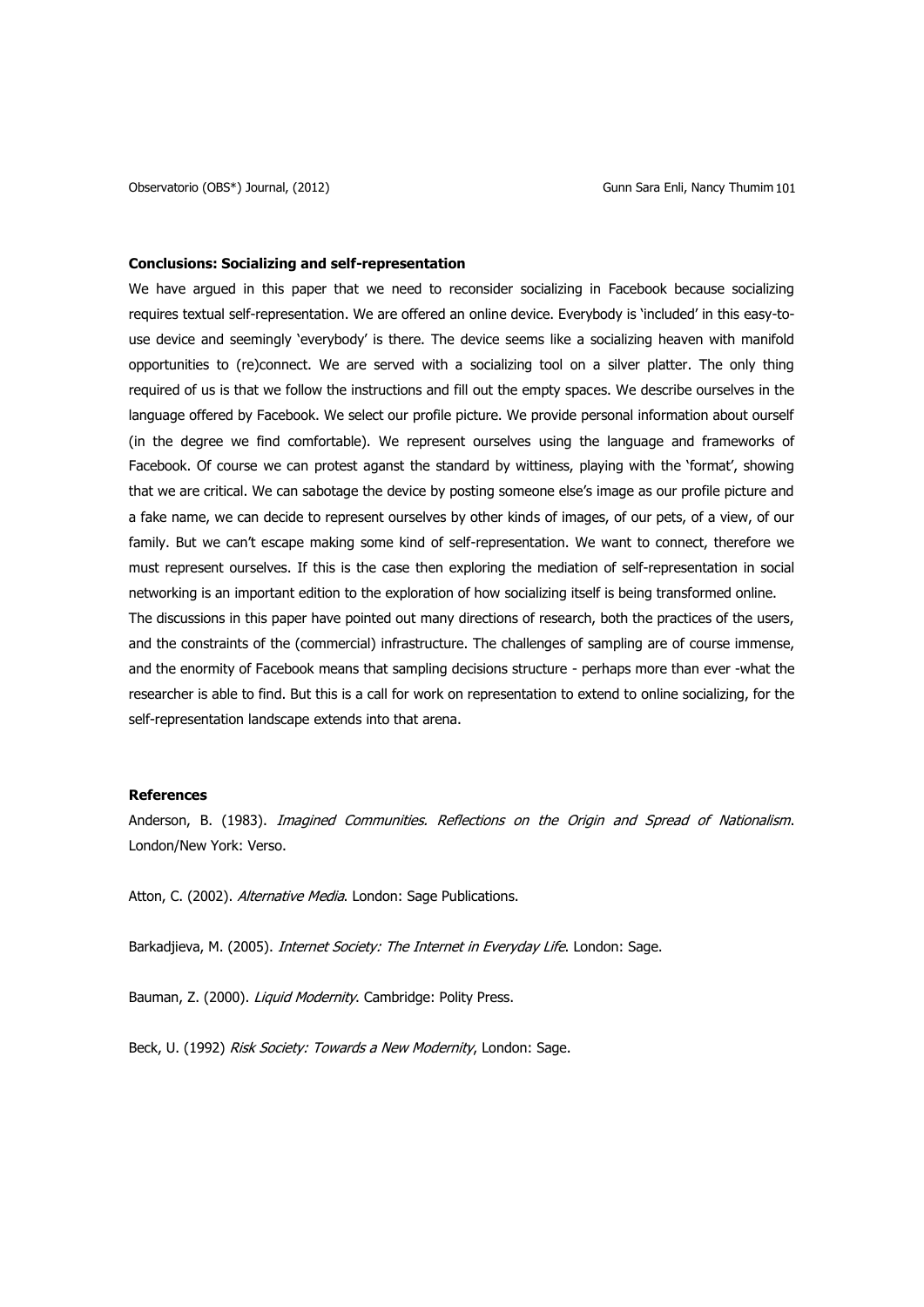Beer, D. (2008) Social network(ing) sites…revisiting the story so far: A response to danah boyd & Nicole Ellison, in Journal of Computer-Mediated Communication 13 2008 (516-529).

Boyd, d. and Heer, J. (2006): Profiles as Conversation: Networked identity Preformance on Friendster<sup>t</sup>. 39<sup>th</sup> Hawaii International Conference on System Sciences.

Boyd and Ellison (2007): Social network Sites: Definition, History and Scholarship. Journal of Computer-Mediated Communication 13(1).

Brecht, B (1979/1932). Radio as a means of communication, Screen, 20, 1.

Bruns, A. 2005. Gatewatching. Collaborative Online News Production. New York: Peter Lang Publishing.

Coleman, S. (1997). Stilled Tongues: From Soapbox to Soundbite. London: Porcupine Press.

Corner, J. (1994). Mediating the ordinary: the 'access' idea and television form. In M. Aldridge & N. Hewitt (Eds.), Controlling Broadcasting: Access Policy and Practice in North America and Europe. Manchester: Manchester University Press.

Corner, J. (1995). Television Form and Public Address. London: Edward Arnold.

Couldry, N. (2004) Theorising Media as Practice Social Semiotics, Vol 14, No. 2, August.

Couldry, N (2006) Listening Beyond The Echoes: Media, Ethics and Agency in an Uncertain World. Boulder, CO: Paradigm Publishers

Donath, J. and d. boyd (2004). Public displays of connection, in BTT Technology Journal, 22 (4): 71-82.

Dovey, J. (2000). Freakshow: First Person Media and Factual Television. London: Pluto Press.

Ellison et al. (2006). Managing Impressions Online: Self-presentation Processes in the Online Dating Environment. Journal of Computer-Mediated Communication. 11 (2).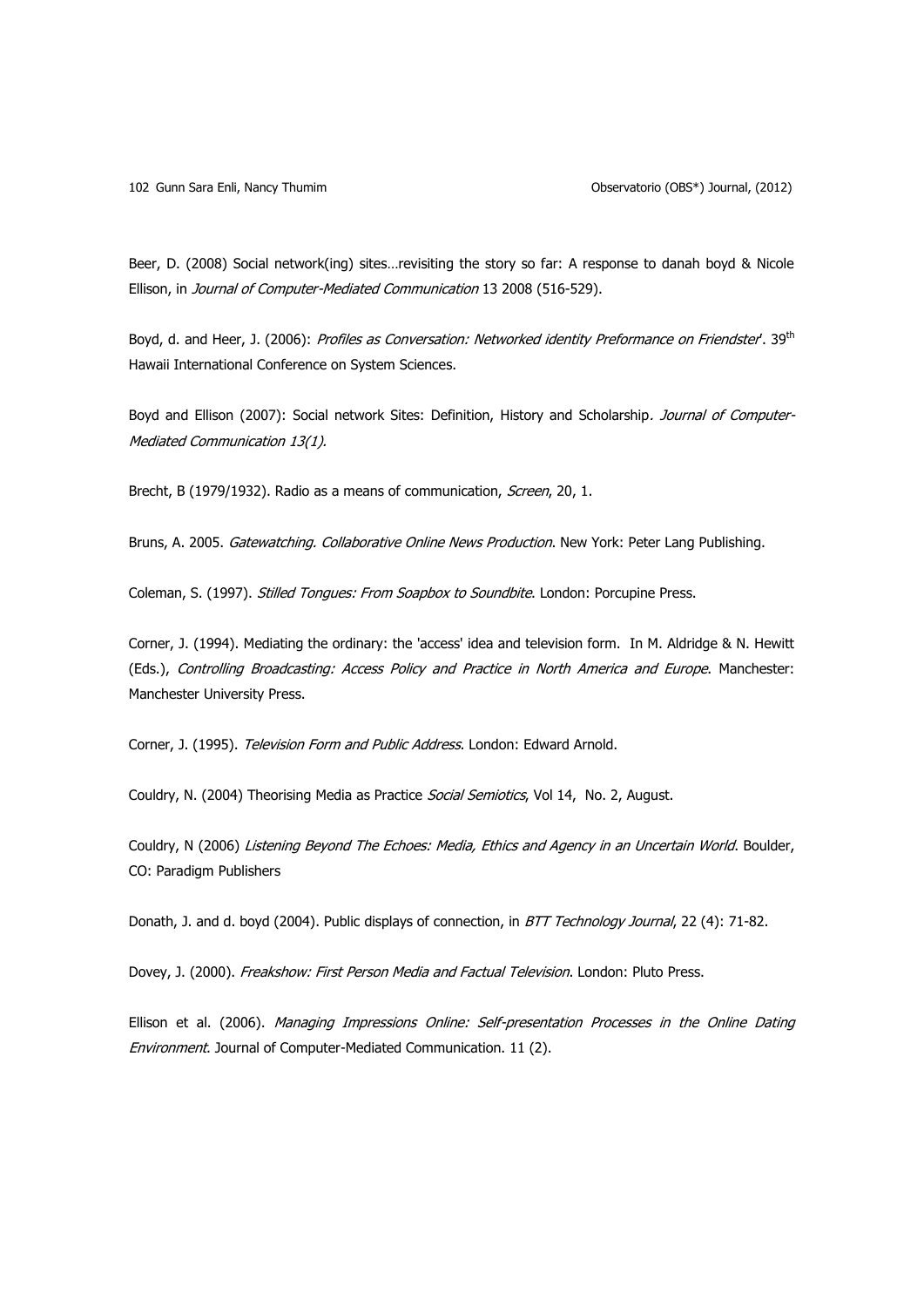Observatorio (OBS\*) Journal, (2012) Charles Company Gunn Sara Enli, Nancy Thumim 103

Enli, G (2007): The Participatory Turn in Broadcast Television. Institutional, editorial, and textual challenges and strategies.Oslo: University of Oslo.

Enli, G. and T. Syvertsen (2007). Participation, Play and Socializing in new media environments. In Nightingale, V. and T. Dwyer (eds): New Media Worlds. Oxford: Oxford University Press.

Enzenberger, H. M (1979). Constituents of a Theory of the Media, in H.M. Enzenberger; The Consciusness industry. New York: Seabury.

Fornas, J. (2000). The crucial in between: the centrality of mediation in cultural studies. *European Journal* of Cultural Studies, 3(1), 43-65

Giddens, A. (1991) Modernity and Self-Identity: Self and Society in the Late Modern Age, Cambridge: Polity Press.

Goffman, E. (1959) The Presentation of Self in Everyday Life. Harmondsworth: Penguin.

Gripsrud, J. (2007): Mediekultur. Mediesamfunn. Oslo: Universitetsforlaget.

The Guardian 20/8/2009

Habermas (1962 /1989). The Structural Transformation of the Public Sphere: An Inquiry into a category of Bourgeious Society. Cambridge: Polity Press.

Jenkins, H. (2006). Convergence Culture: Where Old and new media Collide. New York: New York University Press.

Keen, A. (2007). The Cult of the Amateur: How Today's Internet Is Killing Our Culture and Assaulting Our Economy. London: Nicholas Brealey Publishing.

Livingstone, S. (2008) Taking risky opportunities in youthful content creation: teenagers' use of social networking sites for intimacy, privacy and self-expression. New Media & Society, 10(3): 393-411.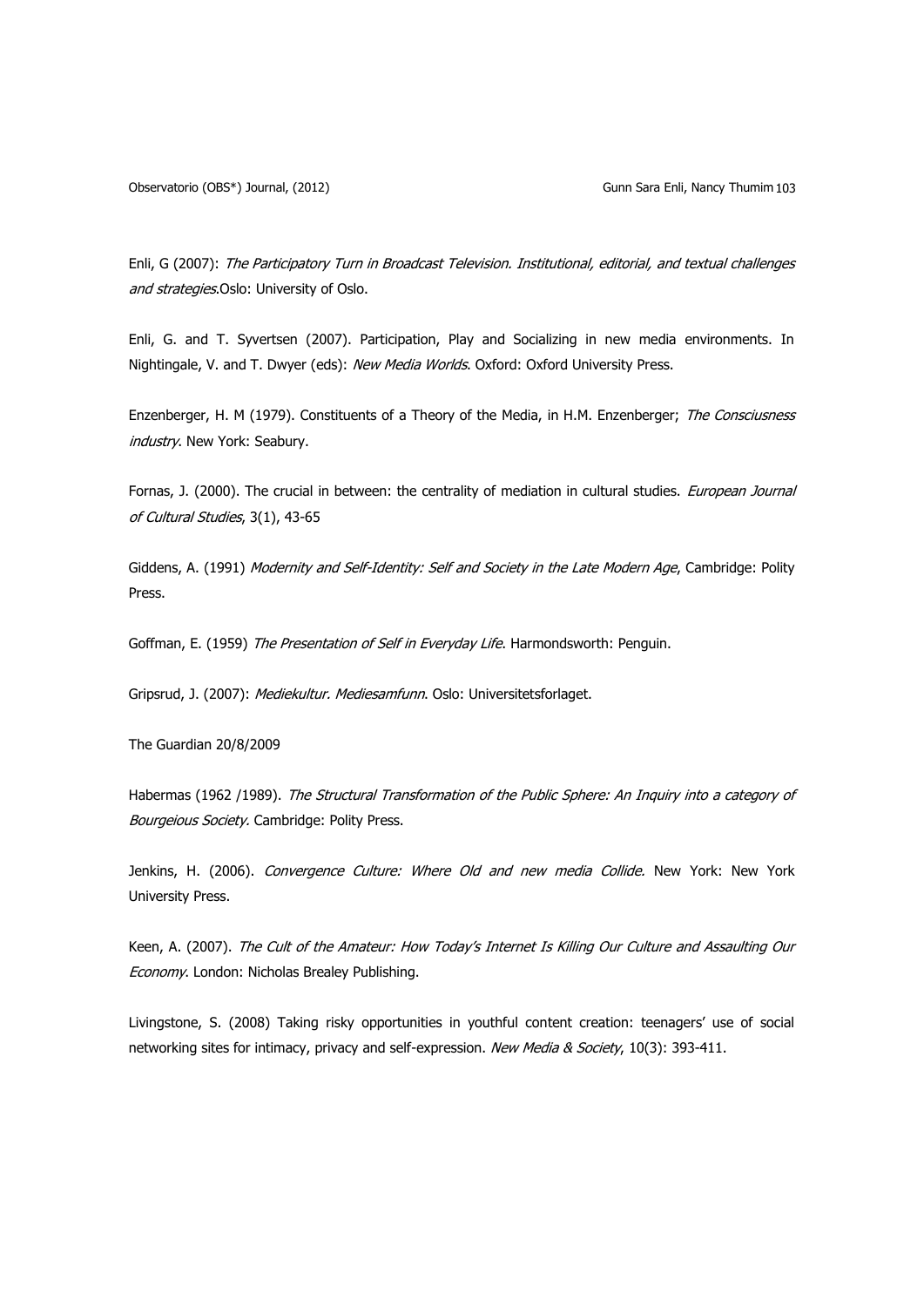Livingstone, S., van Couvering, E., and Thumim, N. (2008) Converging traditions of research on media and information literacies: Disciplinary, critical and methodological issues. In D.J. Leu, J. Coiro, M. Knobel and C.

Lankshear (Eds.) Handbook of Research on New Literacies (103-132). Mahwah, NJ: Lawrence Erlbaum Associates.

Lüders, M. (2007): Being in mediated spaces. An inquiry into personal spaces. Phd. dissertation. Oslo: Faculty of Humanities. University of Oslo.

Martin-Barbero, J. (1993). Communication, Culture and Hegemony: From the Media to Mediations (E. Fox & R. A.White, Trans.). London: Sage Publications.

Negra, D. (2009). What a Girl Wants? Fantasizing the Reclamation of Self in Postfeminism London: Routledge.

Ong 2002 (first published 1982). Orality and Literacy: The Technologization of the Word. London: Routledge.

Pahl, R. (2000). On Friendship. Cambridge: Polity Press.

Perkins, T. (2000). Who (and what) is it for? In C. Gledhill & L. Williams (Eds.), Reinventing Film Studies. London: Arnold.

Peters, J. D. (1999) Speaking into the air. A history of the idea of communication. Chicago: University of Chicago Press.

Plummer, K. (2001). *Documents of Life 2: An Invitation to a Critical Humanism*. London: Sage Publications.

Rasmussen (1996). Communication Technologies and the Mediation of Social Life: Elements of a Social Theory of the New Media. Oslo: University of Oslo. Department of media and Communication.

Savage, M (2000). Class Analysis and Social Transformation, Buckingham: Open University Press.